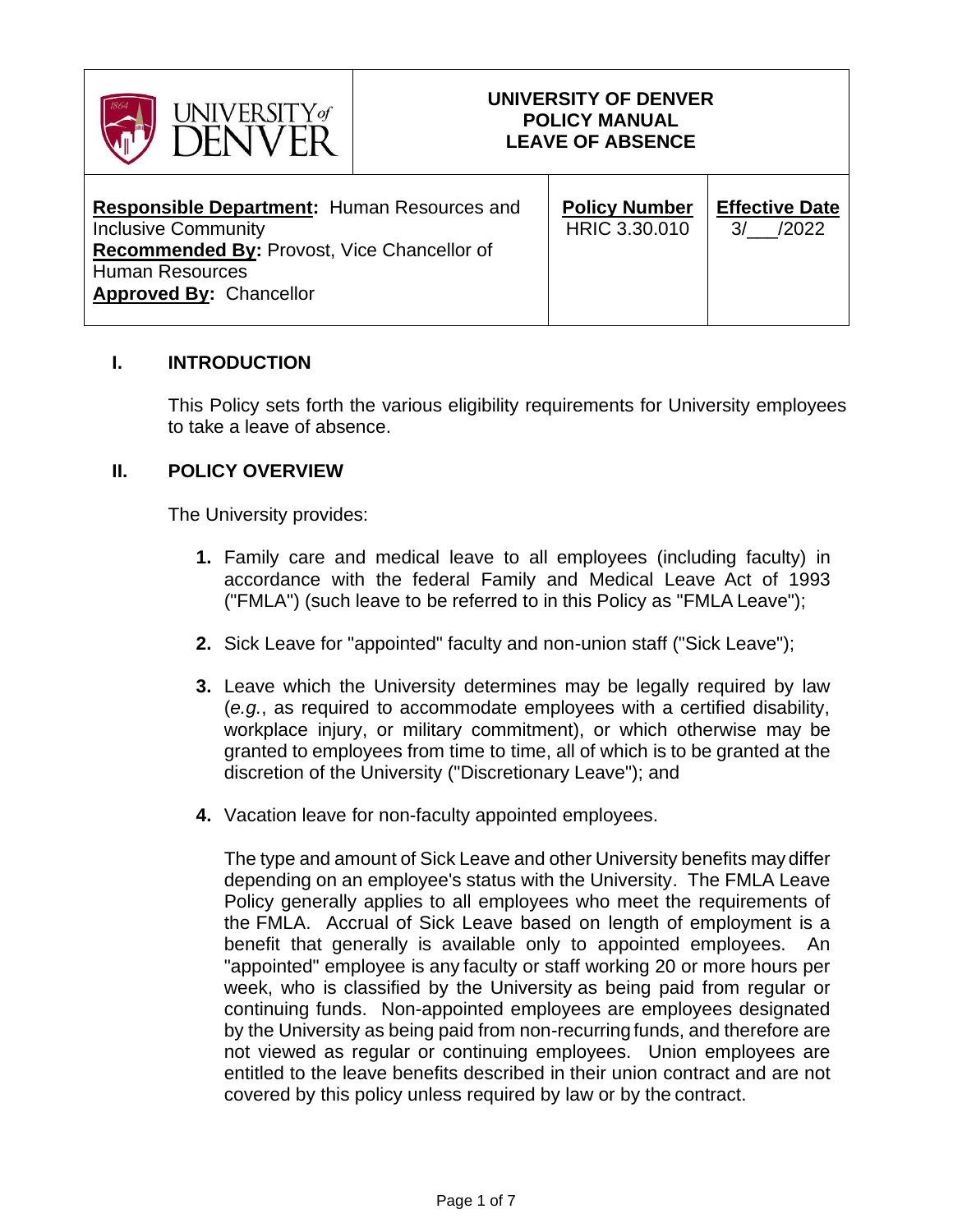Section III. D. of this Policy establishes vacation benefits for non-faculty appointed employees.

**5.** Bereavement leave is available to any appointed employee due to a death of a Family Member, up to three (3) working days ("Bereavement Leave").

If any question arises which is not covered by this Policy or prior published statements interpreting this Policy, the University reserves the right to make any necessary interpretation which shall be conclusive for purposes of resolving the question.

### **III. PROCESS OVERVIEW**

- **A.** Family Care and Medical Leave
	- **1.** Eligibility

Any employee (including faculty, union, appointed or non-appointed employees) is eligible for FMLA Leave if the employee (a) has worked for the University for at least 12 months prior to the date upon which the FMLA Leave is to commence, (b) has worked at least 1,250 hours in the 12 months immediately preceding the FMLA Leave, and (c) works at a location where the University employs 50 or more employees within 75 miles. FMLA Leave may be taken by employees who satisfy other requirements that are imposed by law or that may be imposed by the University. Some (but not all) of those requirements are described below. The University will disseminate to its employees from time to time written notice describing the features of its FMLA Leave Policy. Any employee having questions about the University's FMLA Leave should obtain a copy of such notice and informational materials from Shared Services or Human Resources and Inclusive Community.

**2.** Coordination with Other Leave

The Family and Medical Leave Act states employers may require use of accrued paid leave while taking FMLA Leave. The University requires employees to use accrued leave (i.e. vacation, sick, PTO) while covered under the FMLA. If an employee exhausts their accrued leave the remainder of the FMLA period will be unpaid. In some cases, the employee may receive benefits such as short-term disability and/or parental leave. All of these benefits run concurrently with the FMLA coverage.

**3.** Notice of FMLA Leave

Employees should notify Shared Services of their request for FMLA Leave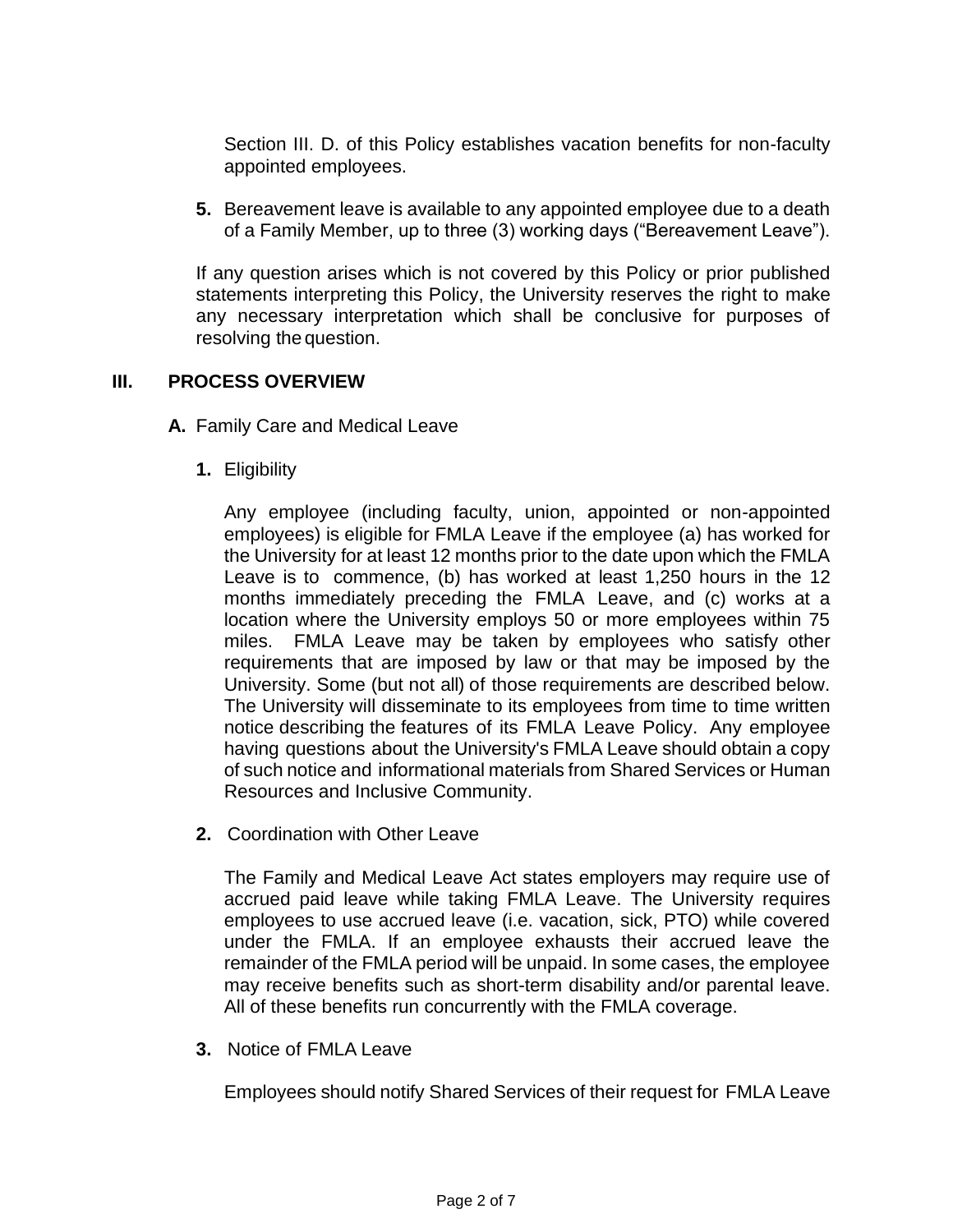as soon as they are aware of the need for such leave. If the event is foreseeable, the employee must provide notice no fewer than 30 calendar days in advance of the FMLA Leave date. If the event is unforeseeable 30 days in advance, the employee must provide written notice as soon as she or he is aware of the need for leave. If the leave is requested in connection with a planned, non-emergency medical treatment, the employee may be required to reschedule the treatment so as to minimize disruption of the University's operations.

**4.** Reinstatement

The University reserves the right to deny reinstatement to employees who are among the highest paid 10% of University employees and whose reinstatement would cause substantial and grievous economic injury to the University's operations.

**5.** Medical Certification

An eligible employee must support a request for FMLA Leave by medical certification from a health care provider. Before permitting an employee to return to work, the University also may require the employee to provide medical certification of their ability to return to work. Shared Services will provide written details from time to time regarding the deadlines for such notices, the statements that must be included, and any other notice requirements.

- **B.** Sick Leave
	- **1.** Eligibility

With the exception of paid sick leave provided during a public health emergency in accordance with Colorado law, only appointed staff and faculty are entitled to Sick Leave benefits.

Sick Leave may be utilized for doctor and hospital visits, new childcare, personal illness or injury, or illness or injury of an employee's Family Member.

Appointed faculty may be granted Sick Leave with pay at the discretion of the Department chair, but do not accrue Sick Leave over time or based on length of employment.

Full-time appointed staff employees are entitled to accrued Sick Leave benefits. Sick Leave accrues at the rate of 12 days per year, or 1 day per month, to a maximum of 130 days. Sick Leave for part-time staff accrues ona pro-rated basis.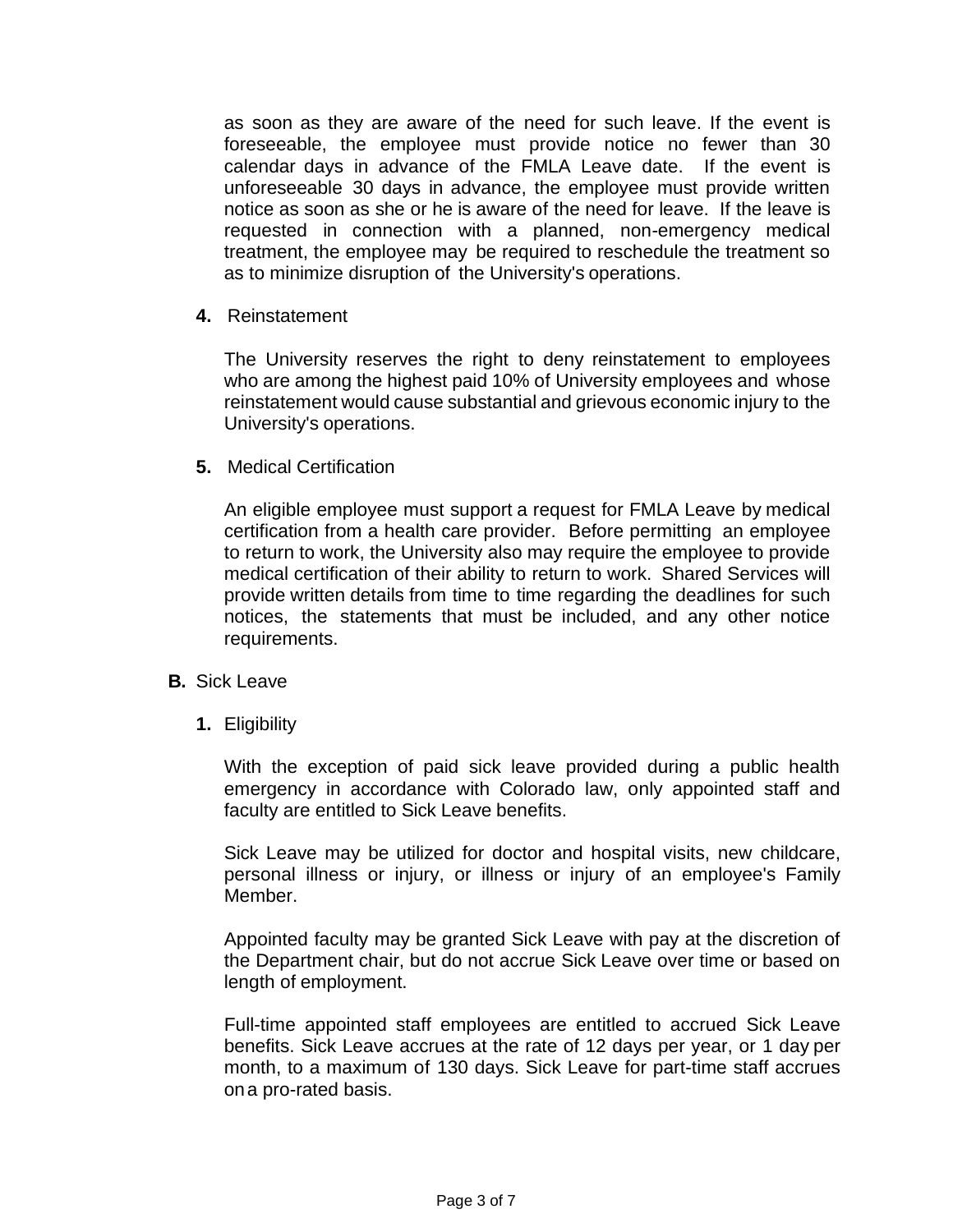**2.** Accrual of Sick Leave

Sick leave benefits accrue on the basis of the length of a staff employee's employment.

Those benefits continue to accrue when the employee is on vacation, sick leave, or other paid leaves of absence so long as such leaves of absence have been approved by the appropriate supervisor. An eligible employee who transfers from one department to another will retain accrued sick leave unless the new position is not eligible for accrued sick leave benefits. Sick leave benefits do not accrue at any other time.

**3.** Termination

Employees are not entitled to be compensated for any accrued but unused sick leave upon termination of employment.

**4.** Notice of Sick Leave

In order to be considered for Sick Leave, an eligible employee must comply with the same notice requirements as are required for FMLA Leave (Section III. A. 3.). The University also may require the same medical certification that is required for FMLA Leave and return to work (Section III. A. 5.).

- **C.** Discretionary Leave
	- **1.** Eligibility

The University, at its sole discretion, may grant Discretionary Leave to appointed, non-union employees. Discretionary Leave without pay also may be granted to tenured faculty members, and other professional staff with three or more years of service, for study or research, educational travel, other employment that would either enhance the employee's service to the University or provide a significant community service, or any other reason where such leave will be mutually advantageous to the employee and the University. Except as otherwise required by law, the University is not required to grant Discretionary Leave in any particular case, and will consider a request (but will not be obligated to grant it) if, in the sole judgment of the supervisor and the departmental manager, the employee's past performance is sufficiently satisfactory and arrangements can be made to protect the University's continued operation during the employee's absence.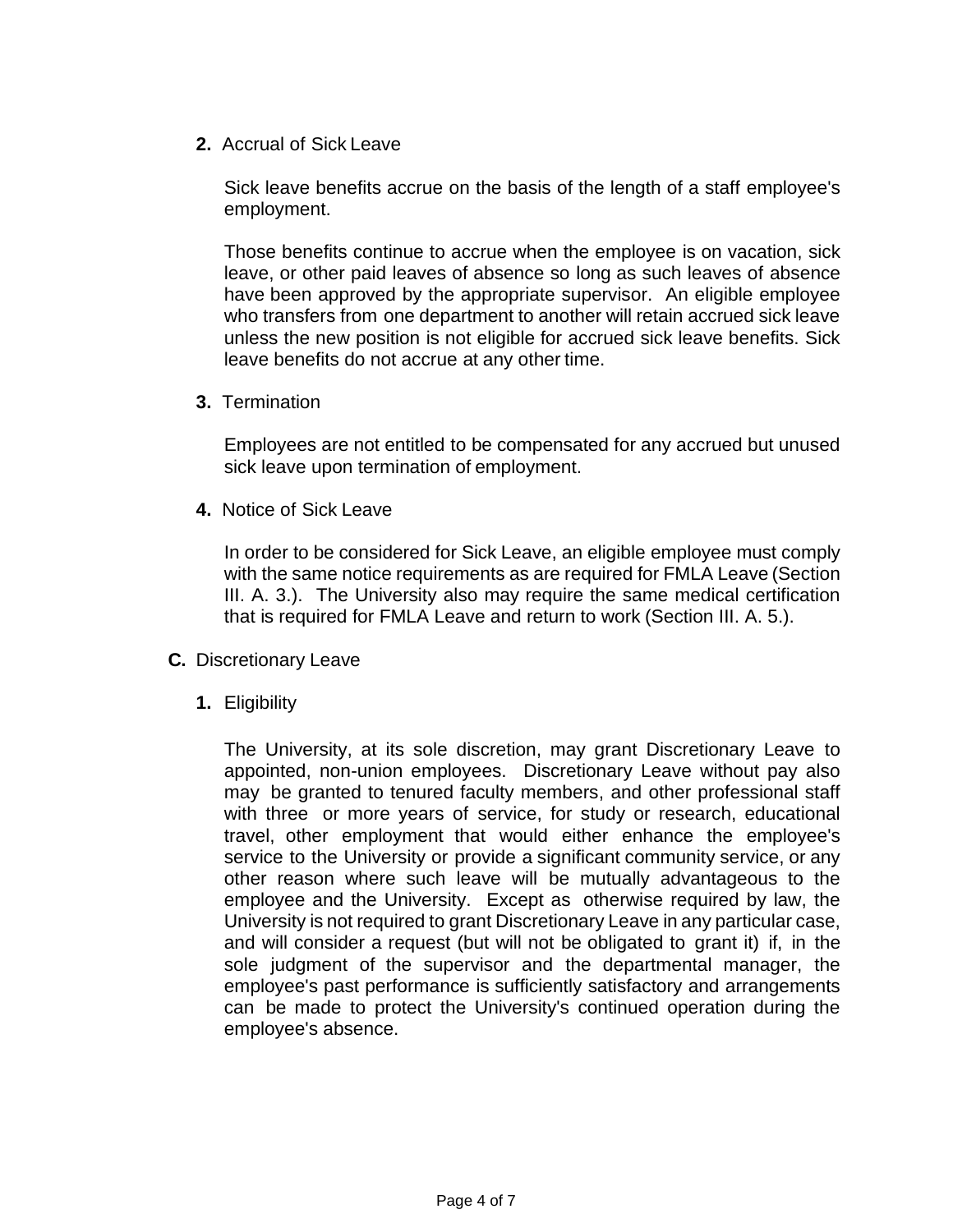**2.** Amount of Discretionary Leave

The Departmental Manager is authorized to grant periods of Discretionary Leave not to exceed one year in duration. Discretionary Leave may be either with or without pay.

**3.** Notice of Discretionary Leave

In order to be considered for Discretionary Leave, an eligible employee must comply with the FMLA Leave requirements regarding: (a) coordination with other leave (Section III. A. 2.), (b) notice (Section III. A. 3.), and (c) if applicable, medical certification (Section III. A. 5.). Faculty and professional staff applying for non-medical Discretionary Leave are required to submit written requests for such leave at least 4 months in advance.

**4.** Reinstatement

The University reserves the right to deny reinstatement of any employee who takes Discretionary Leave except as the law may otherwise require. If an employee's original position cannot be held open during a leave of absence, the University will make reasonable efforts to place the employee in a position of equivalent status and salary.

**D.** Vacation

The eligibility requirements for vacation leave are as follows:

- **1.** All non-faculty appointed employees are entitled to accrued vacation leave benefits. Vacation benefits accrue on the basis of the length of an employee's employment.
- **2.** Faculty members do not accrue vacation leave, but instead take vacation time as needed when the demands of their academic schedules permit. However, faculty members in the Libraries Professorial Series are responsible for professional information services throughout the year, and therefore will accrue vacation leave at the rate of 2 days per month, up to a maximum accrual of 22 days per year in the aggregate.
- **3.** The Chancellor, Provost, Senior Vice Chancellors, Vice Chancellors, Office of General Counsel, Senior Vice Provosts,Vice Provosts, Academic Deans with staff appointments, or administrators who have tenured or tenure-track faculty status, are not limited in the amount of vacation leave which they may take, but may take such vacation time as needed when the demands of the office permit.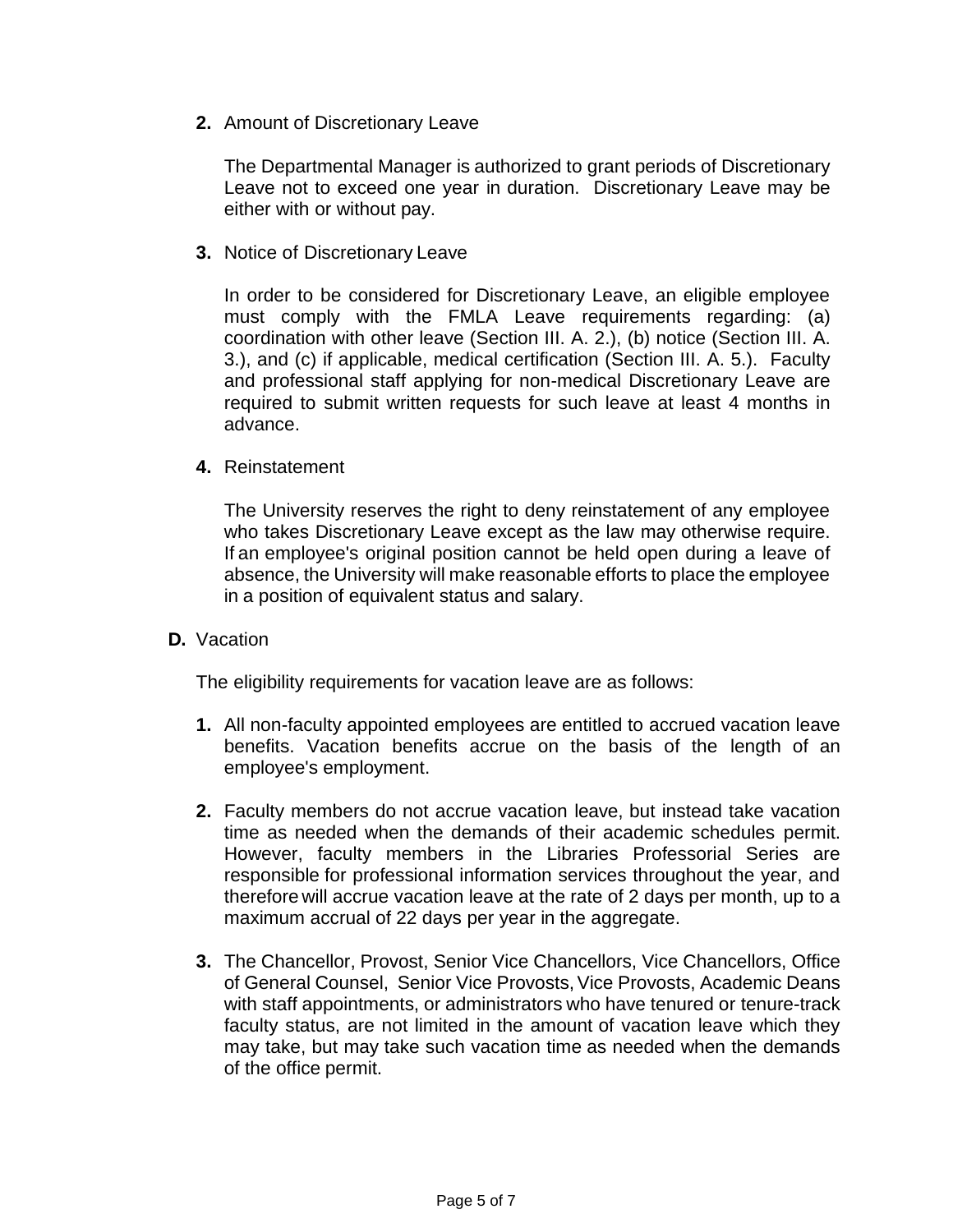- **4.** Full-time staff accrue vacation leave at the rate of 1.25 days per month, up to a maximum accrual of 15 days per year. Vacation leave accrual is prorated for staff employees who work less than full-time. Vacation leave accrual increases after completion of seven years of service to the University to 2 days per month, up to a maximum accrual of 22 days per year in the aggregate.
- **5.** Upon termination, full-time staff (except those specified in Paragraph 3) will be paid for any accrued but unused vacation time, up to the maximum accrual allowed.
- **E.** Bereavement Leave
	- **1.** Bereavement leave of up to three (3) days with pay is available to all appointed exempt and non-exempt (non-faculty) staff because of the death of a Family Member. Bereavement leave may be extended to five (5) days in the event that an employee needs to travel beyond 500 miles from the work location to attend a service, memorial, or other remembrance gathering. Bereavement leave does not need to be taken on consecutive days.
	- **2.** If an employee wishes to take additional time off, then vacation may be used, if the supervisor has given approval. The University may require proof of the relationship to the Family Member.
	- **3.** Bereavement pay will not be computed as time worked for overtime purposes.

# **IV. DEFINITIONS**

### **"Family member"** means:

- **(a)** Regardless of age, a biological, adopted or foster child, stepchild or legal ward, a child of a domestic partner, a child to whom the covered individual stands in loco parentis, or a person to whom the covered individual stood in loco parentis when the person was a minor;
- **(b)** A biological, adoptive or foster parent, stepparent or legal guardian of a covered individual or covered individual's spouse or domestic partner or a person who stood in loco parentis when the covered individual or covered individual's spouse or domestic partner was a minor child;
- **(c)** A person to whom the covered individual is legally married under the laws of any state, or a domestic partner of a covered individual as defined in C.R.S. Section 24-50-603 (6.5); or
- **(d)** A grandparent, grandchild or sibling (whether a biological, foster, adoptive or step relationship) of the covered individual or covered individual's spouse or domestic partner.